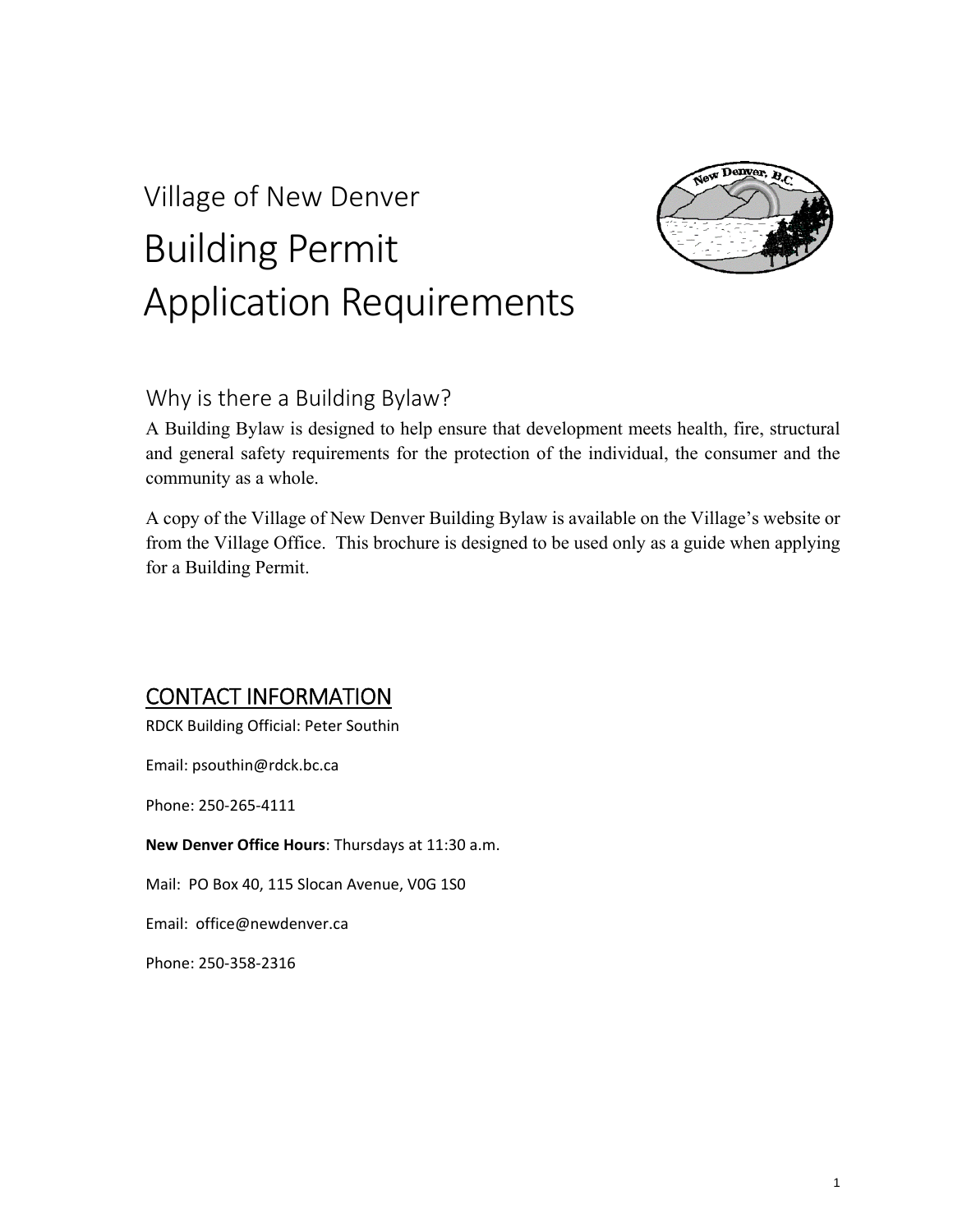#### A **BUILDING PERMIT** IS REQUIRED when you wish to:

- Construct a new home
- Construct a new accessory building such as a carport, garage or storage shed with an area of 100 square feet or larger
- Construct or renovate a commercial, industrial or public use building
- Construct a temporary building
- Renovate existing buildings
- Undertake any structural work such as interior partitions
- Decks having a difference in elevation to grade exceeding 2 feet
- Enclose a porch or roof over a sundeck
- Construct a retaining wall taller than 4 feet
- Move a building
- Locate a manufactured home, modular home or other engineered structure as required by the BC Building Code
- Construct an addition
- Install a pool (re. fencing requirements)
- Demolish a building or structure
- Change the use or occupancy of a building
- Renovate your dwelling to create a secondary suite
- Install commercial kitchen ventilation equipment

#### A **PLUMBING** PERMIT IS REQUIRED when you wish to:

- Install a new drainage or water piping system in any building
- Alter or remodel a plumbing system
- Install a fire suppression system
- NOTE: With the exception of a homeowner doing their own plumbing work, personnel performing plumbing work must possess a tradesman's qualification certification as a plumber

### OBTAINING A BUILDING PERMIT

Applications for a Building Permit can be made by the legal owner of a property.

If you as the owner wish to appoint a representative or agent to act on your behalf with respect to a construction project, you must complete and sign an Owner's Representative form (available from the Village Office). The appointed owner's representative must also sign the building permit application form.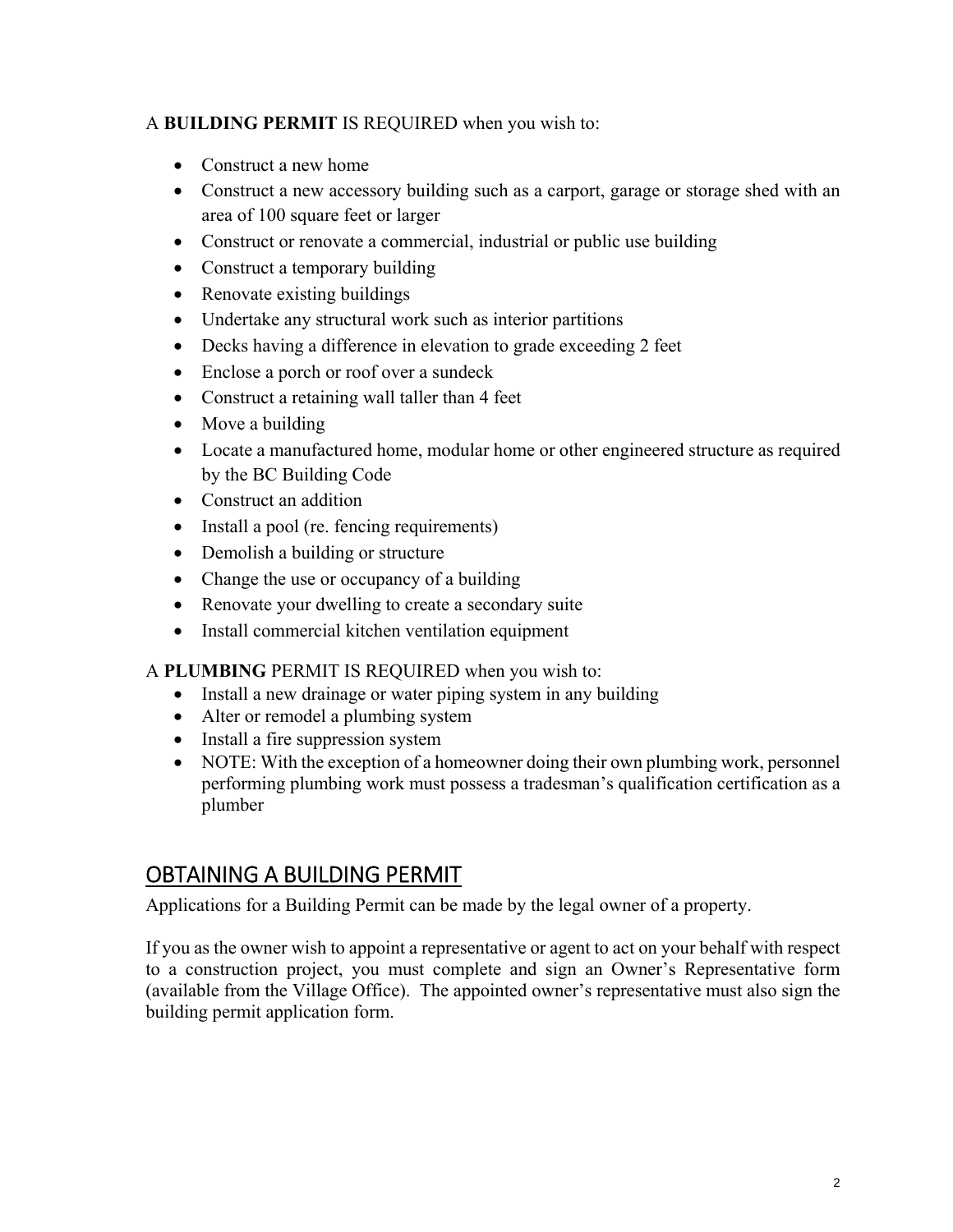If your project requires a building permit, you are required to do the following:

- Complete the Building Permit application form (copies available at the Village Office);
- Submit the following information to the Village Office:

#### TITLE SEARCH

A current copy of your Title Search is required, dated within 30 days of the date of application and a copy of any and all covenants. The Village of New Denver can obtain these documents on your behalf for a small fee.

#### BUILDING PLANS

Two complete and accurate sets of plans and specifications, correctly dimensioned and drawn to scale showing all details of the proposed building. These plans must be of sufficient detail and clarity to enable a builder to construct the building without requiring further information.

Upon issuance of a building permit, one set of plans will be retained by the building inspection service and one set will be returned to the applicant with the building permit and must be kept at the job site until the building is completed.

A complete set of plans will show:

#### $\triangleright$  SITE PLAN (see sample on page 9), indicating:

- $\Box$  full legal description of lot (i.e.: Lot number, Block number, Plan number, District Lot number from your tax notice or title);
- $\Box$  lot dimensions:
- $\Box$  adjoining street names;
- $\Box$  locations and uses of existing and proposed buildings or additions;
- $\Box$  distances from all of property lines for existing and proposed buildings or additions; location of access to the property;
- $\square$  size, location and number of parking spaces;
- $\Box$  existing and proposed water lines;
- $\square$  location of existing or proposed sewage disposal fields on property;
- $\Box$  show north arrows:
- $\Box$  scale of Site Plan.

#### FOUNDATION PLAN

- FLOOR PLAN (see sample on page 8) indicating:
	- $\Box$  use of all rooms;
	- $\Box$  location of all plumbing fixtures;
	- $\Box$  location, size and swing of all doors;
	- $\Box$  location and size of all windows;
	- $\Box$  location at which all sectional details are shown.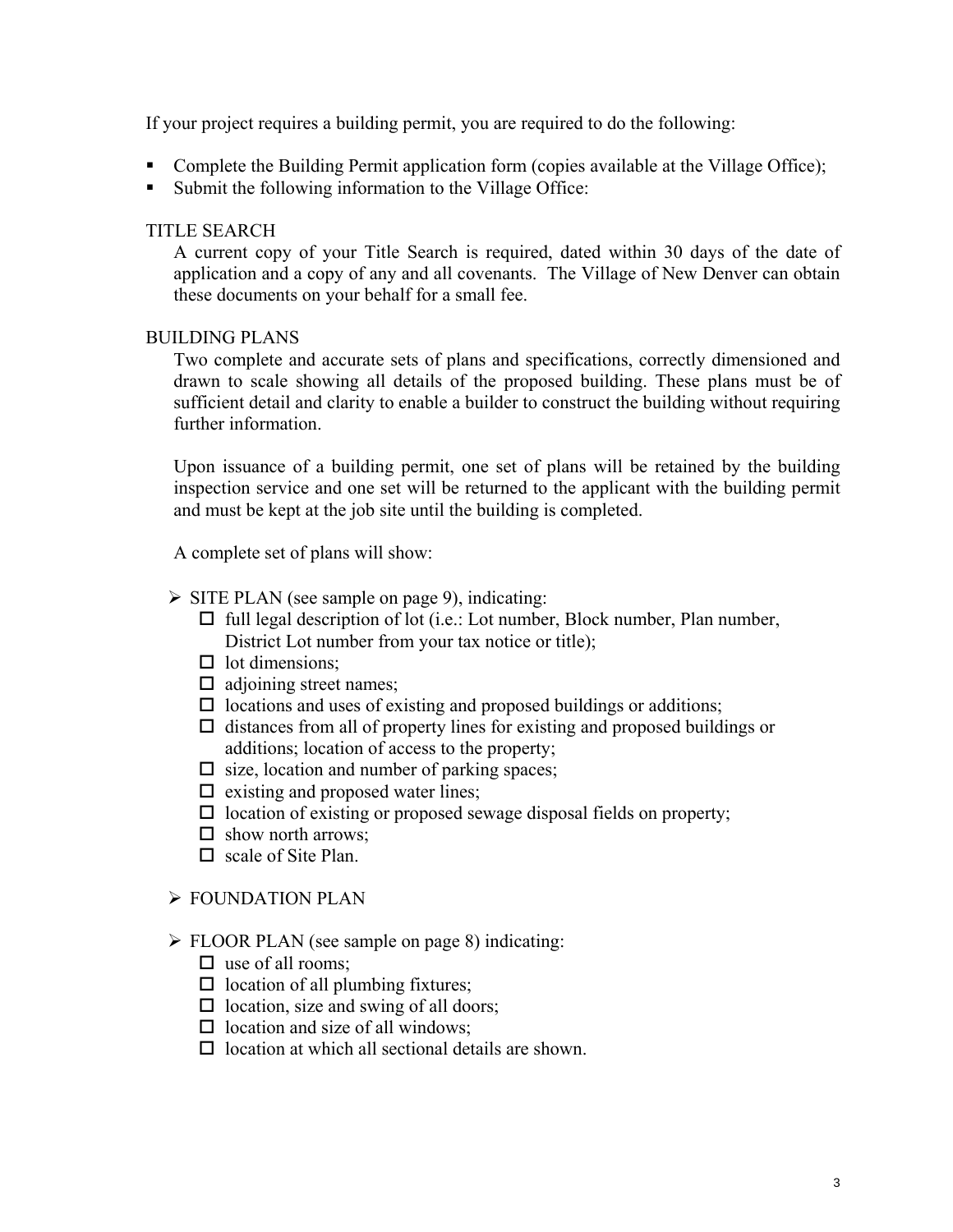- $\triangleright$  SECTIONAL DETAILS, including:
	- $\Box$  cross sections of the building taken at sufficient locations to adequately illustrate all structural details;
	- $\Box$  cross section of stairs, ramps etc.
- ELEVATIONS (see sample on page 7), sides, back and front,
- $\triangleright$  SPECIFICATIONS, relating to the building which will designate all materials to be used, including: roof and wall sheathing; roofing materials; siding materials; insulation and vapour barrier details; sub-flooring; interior finish materials; species and grade of framing materials, etc.
- $\triangleright$  A SCHEMATIC DRAWING shall be enclosed showing all sizes of pipe for rough plumbing.

#### BC HOUSING REQUIREMENTS

If the application is for a permit to construct a dwelling, the owner must, prior to issuance of the permit, satisfy the requirements of BC Housing. Further information may be obtained from the "Licensing & Consumer Services" section of the BC Housing website: www.bchousing.org/licensing-consumer-services

#### SEWAGE DISPOSAL SYSTEM

Where a Sewage Disposal System is to be installed in accordance with the Sewerage System Regulations in British Columbia, contact a Registered Practitioner or Engineer. For a list of contractors in our area visit: http://owrp.asttbc.org/rowp-finder/

#### AN ACCESS PERMIT

If access is from a numbered highway, an Access Permit for confirmation of legal access to the property is required from the Ministry of Transportation and Infrastructure District Office.

#### PROFESSIONAL CERTIFICATION

Professional Certification of plans may be required as a condition of the issuance of a Permit. If, in the opinion of the Building Official, specialized technical knowledge is required to ensure that the proposed works will be structurally sound, then it is necessary that an architect or professional engineer prepare drawings, specifications, and carry out supervision. If, in the opinion of the Building Official, specialized technical knowledge is required to ensure that the proposed works will comply with setback and height requirements (flood construction level), then it may be necessary for a B.C. Land Surveyor to prepare a site plan and carry out field work.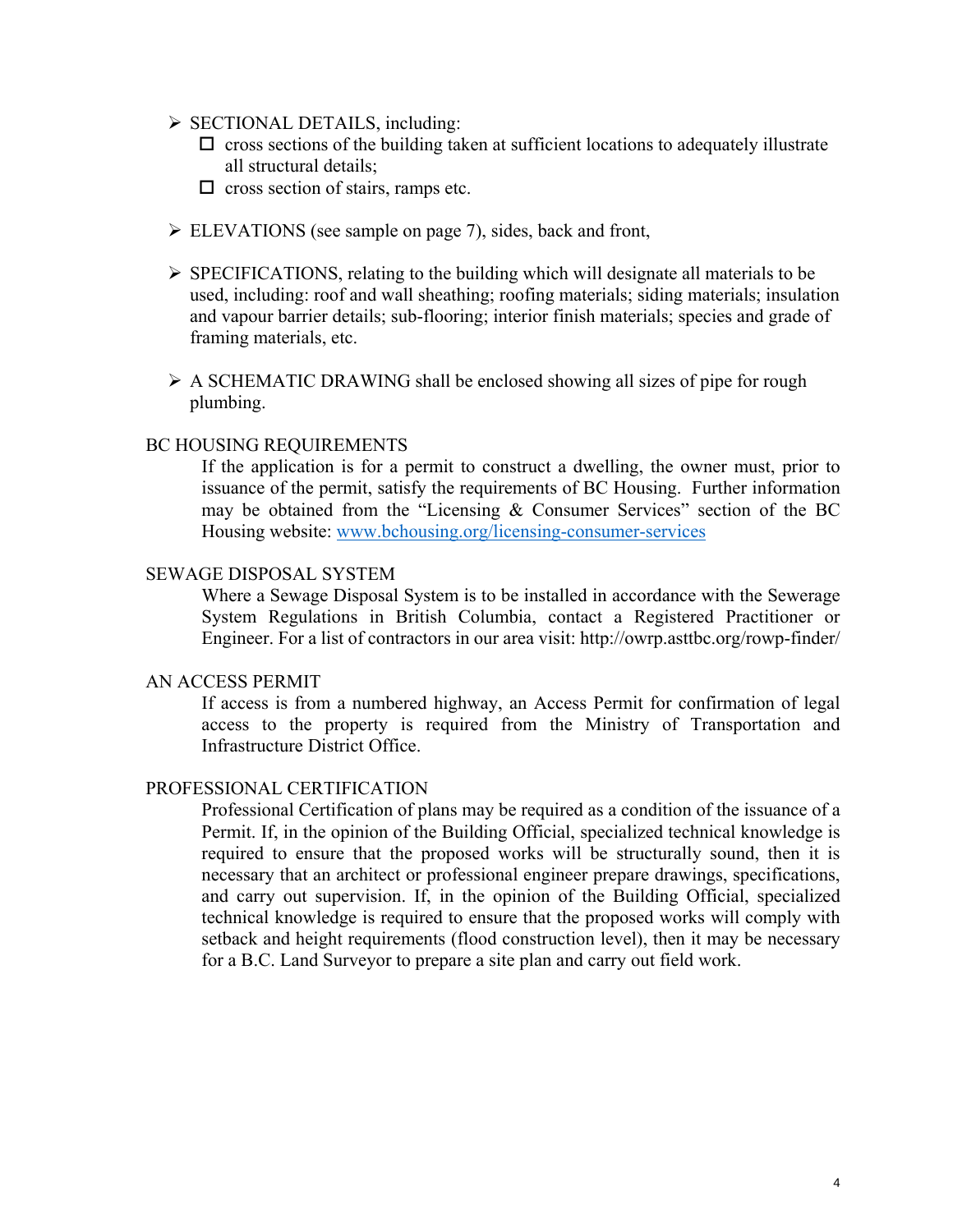### APPROVAL PROCESS

Once your completed application and information is submitted, your application will be reviewed by Village staff and the Building Official and the permit fee will be calculated.

**Please note**: the application review and approval process may take 6 to 8 weeks. You will be notified once your building permit is approved. Your application may be rejected or its approval delayed if the form is incomplete or there is missing information.

#### **My building permit has been approved. What next?**

- Pick up your building permit notice and pay building permit fees at the Village of New Denver Office.
- Post the property identification notice at the front entrance to the property and ensure a copy of the accepted building plans signed by the Building Official are kept available on site.
- Start building, in accordance with the approved plans. Contact the Building Official if you would like to make changes to the plans that have been approved.

### BUILDING INSPECTIONS ‐ STAGES

Building inspections are required by the Building Official at the following stages of construction for Single-Family Dwellings, Multiple Residential buildings; Commercial, Industrial and Institutional buildings; and for Additions to any of the above.

When you are ready for an inspection please call the Village Office to book an appointment. Please give at least **72 hours prior notice** of the date upon which an inspection is requested. Permit number, building site address, owner's name and type of inspection required must be quoted when requesting inspections.

1. SITING

After excavation and footing formwork is complete, **before** placing concrete.

2. DAMP PROOFING AND PERIMETER DRAINAGE

Tie holes filled, after the application of foundation damp proofing and installation of foundation perimeter drainage pipe covered by drain rock and before backfilling.

- 3. PLUMBING (under slab) Groundwork completed. Drains under test with a 3-meter head of water before backfilling. Inspection not required if work is completed by a certified journey-man plumber who certifies the work with a written "Certificate of Test".
- 4. SLAB PREP & RADON PIPE

Under slab damp-proofing and soil gas barrier installed with required under slab insulation for heated slab or no insulation with unheated slab and a 4" radon collection pipe bedded in 4" thick layer of clean granular crush before placing concrete.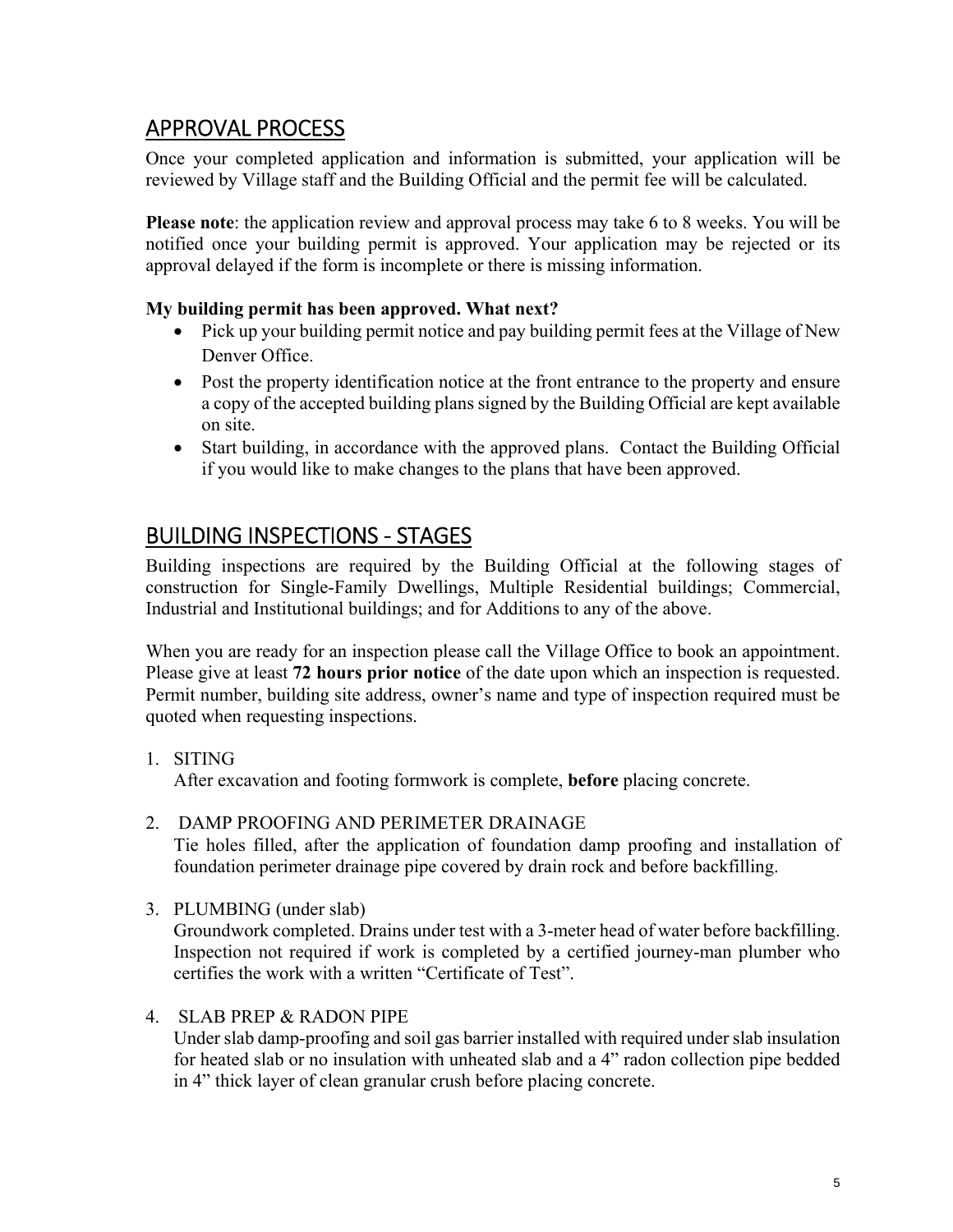- 5. FRAMING & ROUGH PLUMBING (requested as ONE inspection)
	- Framing completed to lock-up stage with windows and exterior doors installed (temporary labels in place for inspection)
	- Electrical and Mechanical rough in completed.
	- P. Eng. sealed manufactured beam and joist specifications on site
	- P. Eng. sealed truss specification with layout on site
	- Mechanical ventilation checklist completed and on site.
	- Rough-in plumbing to be under test; schedule **with framing** inspection
	- Radon pipe installed up and through roof
	- Exterior air barrier completed **before insulation**

#### 6. INSULATION

Insulation and vapor barrier installed; **before** installation of drywall.

7. OCCUPANCY

With ALL life safety components completed and installed: smoke alarms, handrails, guards on stairs and decks, minimum of one completed washroom, kitchen sink and exhaust fan installed, heating system complete, etc.

8. FINAL

When the work authorized under a building permit has been completed.

At each stage, you will receive paperwork that indicates either that you have passed the inspection or what is further required to complete your inspection.

### OTHER PERMITS YOU MAY NEED:

- PLUMBING PERMIT is required to install plumbing services.
- ELECTRICAL & GAS PERMITS for all electrical and gas work must be obtained from the BC Safety Authority office.
- APPLICATION TO TRANSPORT A MANUFACTURED HOME is required from Service BC.
- BUILDING PERMIT for the construction of a TEMPORARY BUILDING. A temporary building is defined as a building with no permanent foundation or construction associated with it other than footings. (This includes the placement of manufactured homes).
- BUILDING PERMIT FOR CHANGE OF OCCUPANCY is required prior to new or changed use of a renovated or new building intended for residential, commercial or industrial use
- SIGN PERMIT may be required to install signage on buildings or other structures, private property or sidewalks.
- DEVELOPMENT PERMIT may be required for exterior changes to buildings located within Development Permit Area #1 (downtown core).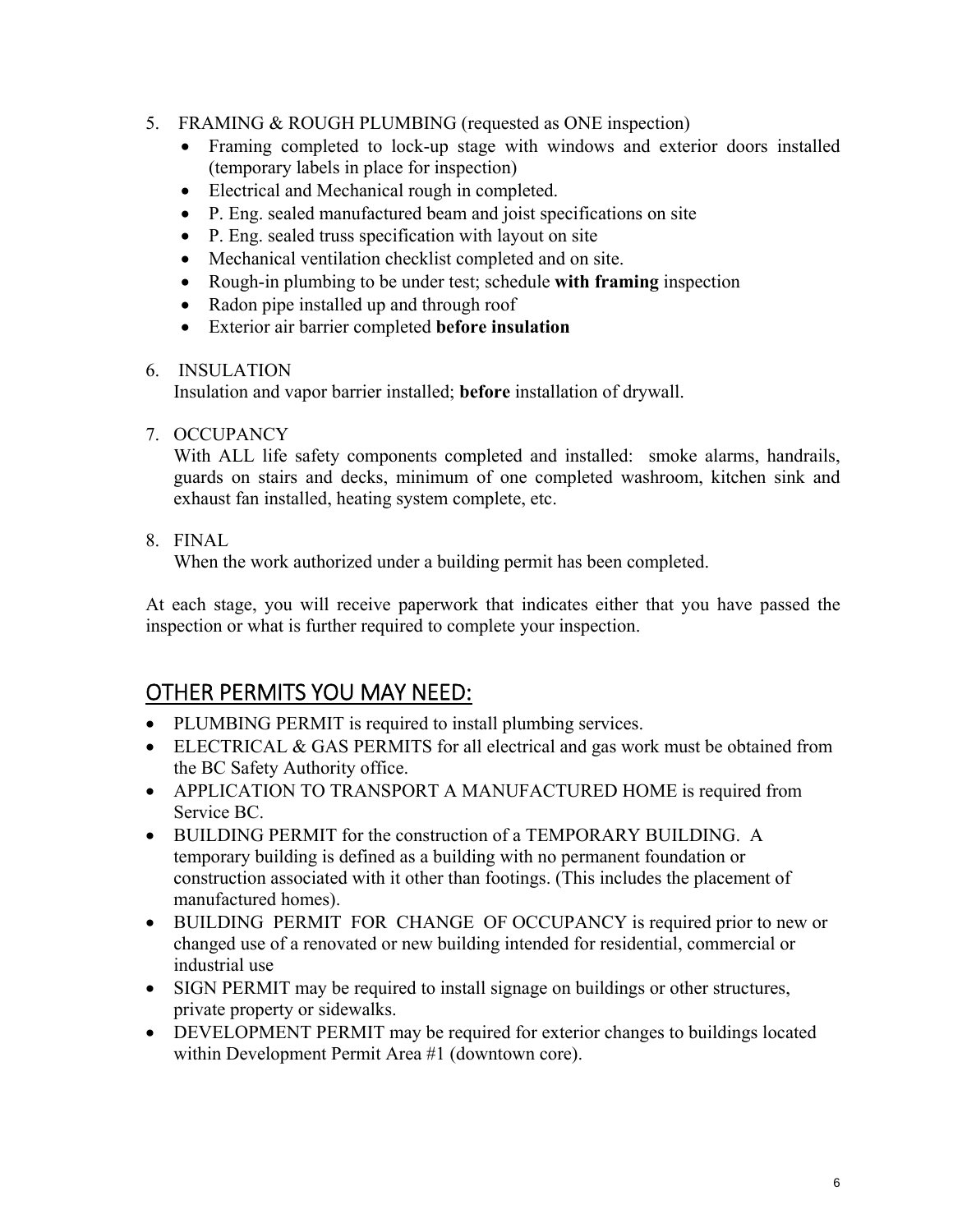

## **CROSS SECTION PLANS**

- Preferred scale  $1/4" = 1" 0"$
- Showing method of construction

### *Exterior Wall Assemblies*

Please refer to "Bulletin: BCBC Changes -Above Grade Wall Assemblies", on the 'What's New' page under 'Building In‐ spection' on the RDCK website.

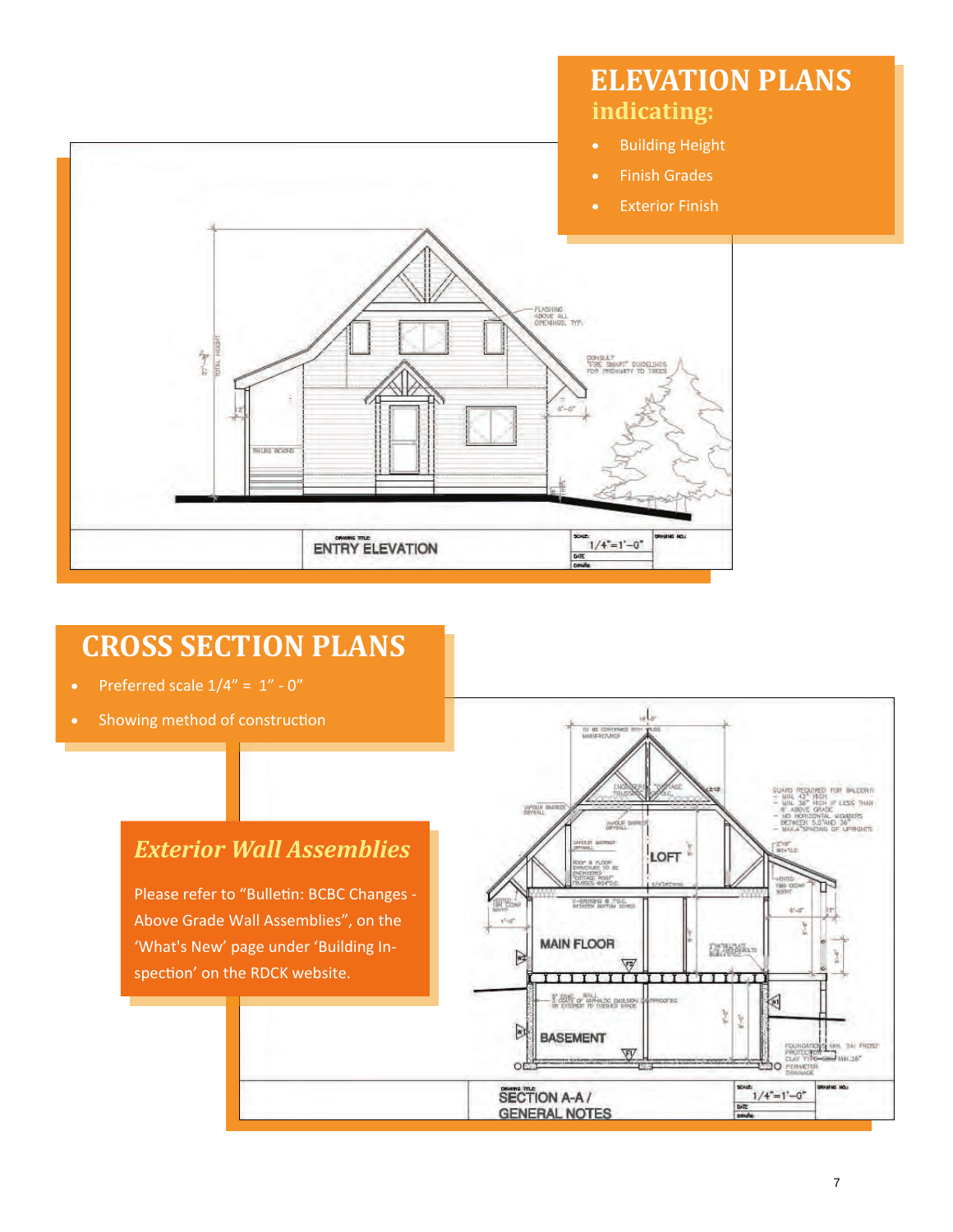

# **FLOOR PLANS**

**Preferred scale 1/4" = 1'‐ 0"**